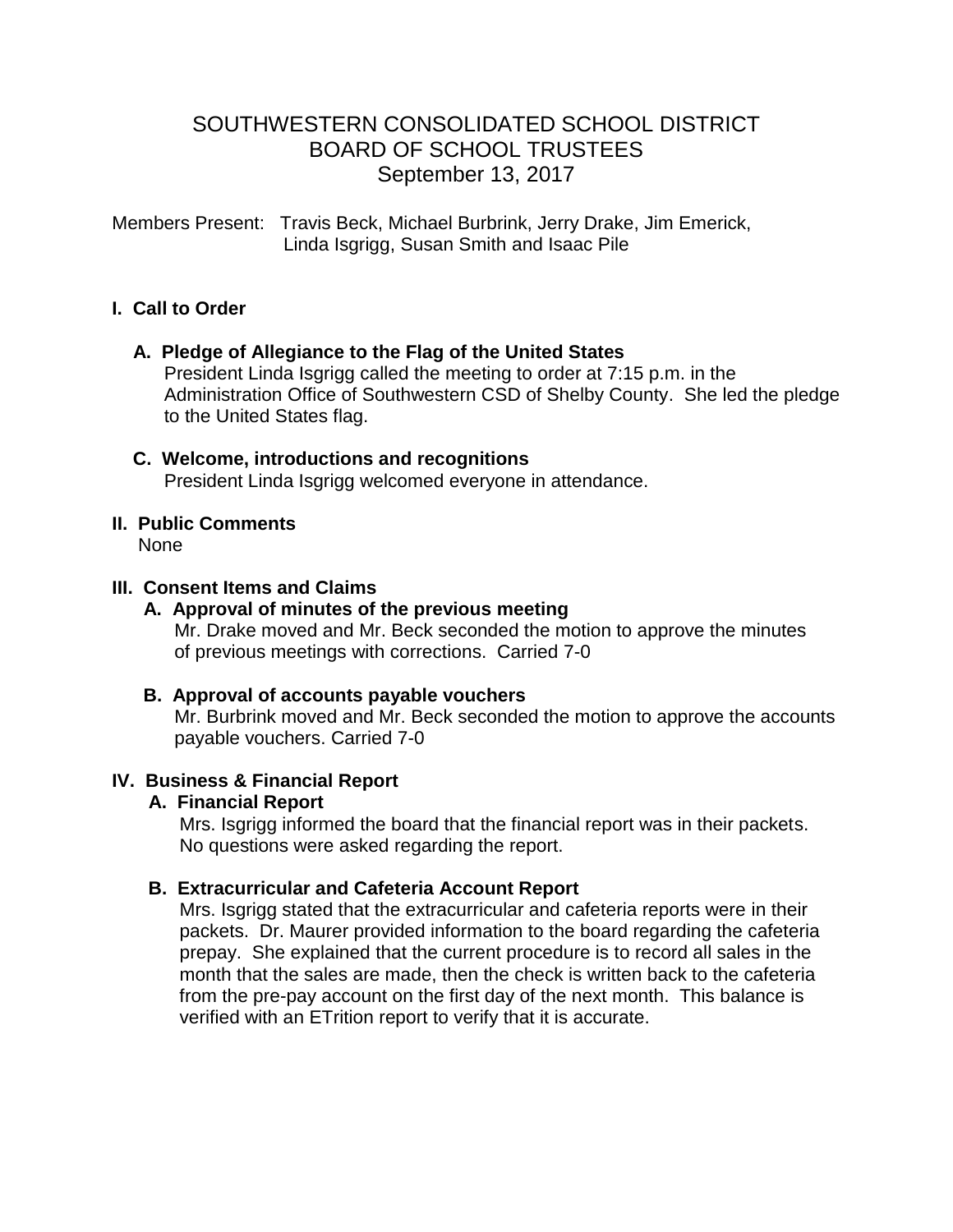#### **V. New Business**

- **A. Recommend the acceptance of donations**
	- \$50.00 from Mt. Auburn Christian Church for the Spartan Cupboard

Mrs. Smith moved and Mr. Pile seconded. Carried 7-0

- **B. Recommend approval of overnight and/or out of state professional leave**
	- Mrs. Elliott to ISNA Annual Conference from November 9-11, 2017 in South Bend, IN, expenses to be paid from the cafeteria fund.

Mrs. Smith moved and Mr. Pile seconded. Carried 7-0

#### **C. Recommend approval of SWE Secretary/Treasurer job description**

Mr. Beck moved and Mrs. Smith seconded. Carried 7-0

 **D. Recommend decrease in the 6th grade textbook fees from \$119.00 to \$117.25. Parents that have paid will be refunded \$1.75**

Mr. Emerick moved and Mrs. Smith seconded. Carried 7-0

 **E. Recommend addition of a coupon book fundraiser for the 6th graders that costs \$25.00**

Mrs. Smith moved and Mr. Burbrink seconded. Carried 7-0

#### **F. Recommend the acceptance of a quote from Central Indiana Hardware to replace doors 7 & 8 at the high school for \$23,917.63.**

Mr. Burbrink moved and Mr. Beck seconded. Carried 7-0

#### **G. Other**

#### **Recommend the acceptance of two quotes from Commercial Team Construction**

The first quote was for installing a pass through window into the high school entryway at the cost of \$8,540.00. The second quote was for installing a pass through window at the elementary and renovating the teacher work room into a principal's office, secretary's office and nurse station with a restroom at the cost of \$103,712.00. This work will be started at the high school during Fall Break.

Mrs. Smith moved and Mr. Burbrink seconded. Carried 7-0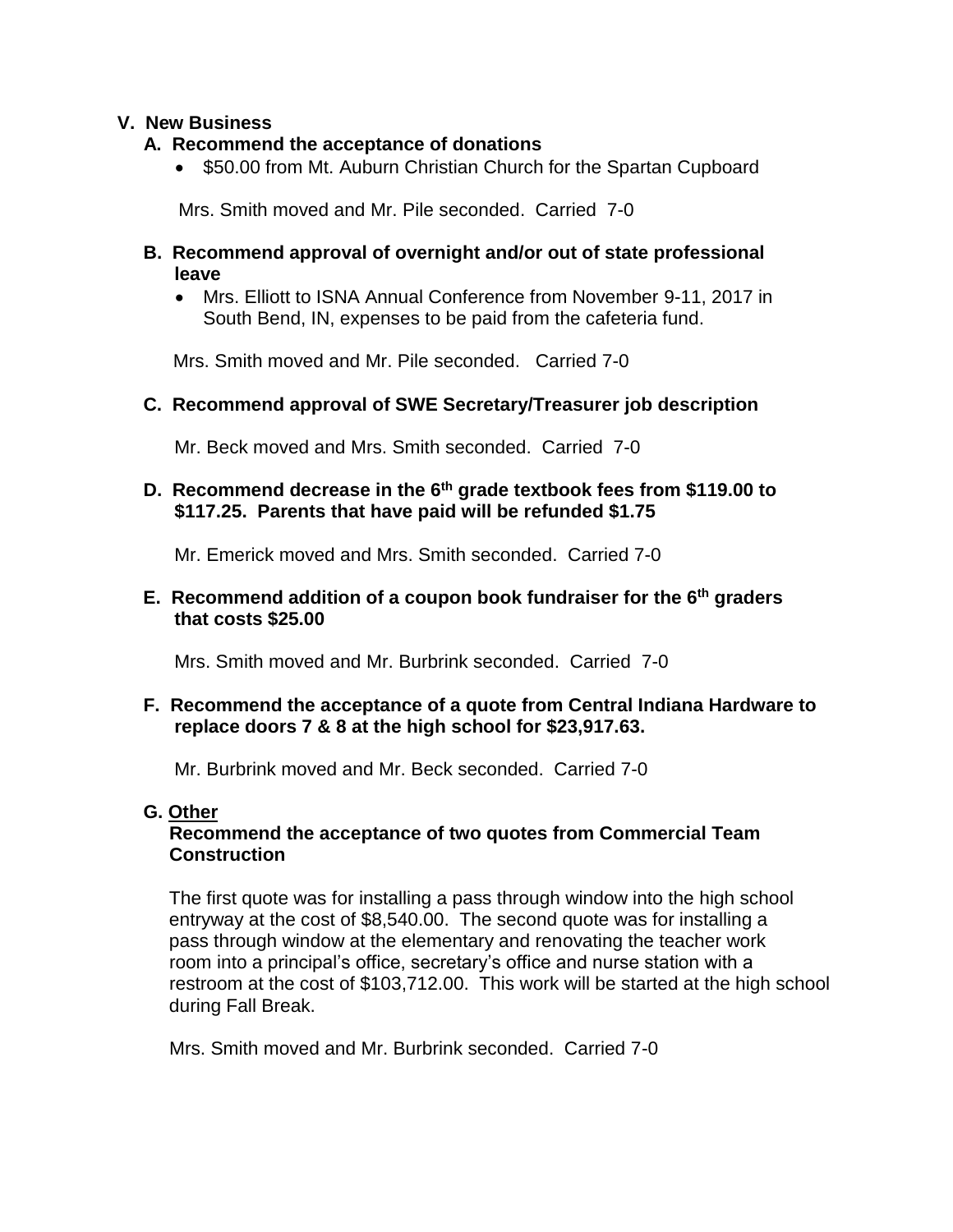#### **Recommend to hire Church Church Hittle & Antrim to examine our Master Agreement to verify any legal issues.**

Mr. Beck moved and Mrs. Smith seconded. Carried 7-0

# **VI. Reports & Presentations**

# **A. Technology Director Report**

Mrs. Neville informed the board that during the 2016-17 school year  $6<sup>th</sup>$  grade students were allowed to take their chromebooks home, bandwidth was increased, a new mobile app was deployed. Mrs. Neville told the board of ongoing projects such as digital citizenship, new technology standards, STEM, Spartan Share (digital resource library for teachers) and Google expeditions and VR organization.

 In preparation for the 2017-18 school year bandwidth was increased to 300 MB and the new software programs, ETrition and EZ School pay for lunch and textbook rental fee collection, were introduced. She said the payment of textbook rental online was added this year and 100 students took advantage of it. Mrs. Neville also added that our phone system was switched from an analog to a digital system. Mrs. Neville explained that GoGuardian (for chromebooks) and Mosyle Manager (for IPads) were used to allow teachers control of what students are doing while in their classrooms.

 Mrs. Neville said that during the rest of this school year students will continue to learn about respecting others while on social media and protecting themselves. Mrs. Neville said that some projectors and document cameras will be replaced with better technology. She mentioned that disaster recovery and cybersecurity will continue to be monitored to insure the safety of our data. She stated teachers are using technology to make learning enjoyable for the students. Mrs. Neville demonstrated a 360 camera to the board.

 Mrs. Neville mentioned that a wireless projector was installed in the elementary gym. She said that she will be looking at a rear projecting system for the high school. Mrs. Neville will be checking to see how picture quality on our outside cameras can be improved.

#### **B. Principal Reports**

Mr. Chase thanked Mrs. Swift, Mrs. Pappano, Mr. Werbe, Mr. Meredith and Ms. Syester on the outstanding job that they are doing.

 Mr. Edwards thanked Mrs. Dunbar, Mrs. Bentham, Ms. Madden, and Mrs. Seale on the outstanding job that they are doing.

Mr. Edwards also mentioned that student council had been on honor council for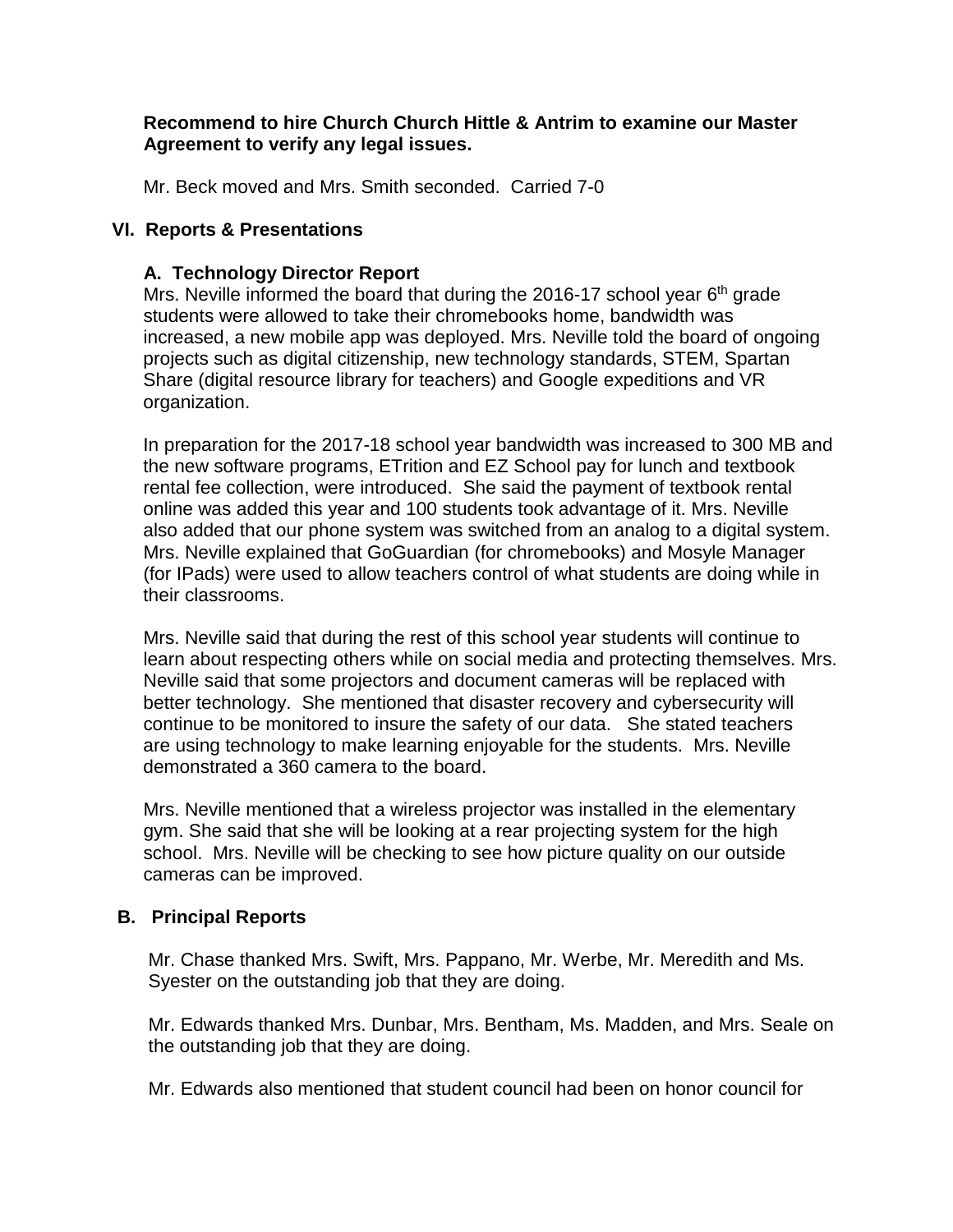7 years in a row and Mrs. Weinantz would like to receive the golden gavel award for 10 years as an honor council.

# **Other**

 Mr. Cooper, Facilities Director, was asked when the greenhouse would be completed and he was hopeful that it would be finished by the next board meeting.

# **C. Superintendent Report**

 Dr. Maurer presented information to the board regarding the ISTEP score rankings of our schools compared to schools in our community. She contributed our great scores to examining the data and working with students to get the individual help that they need.

#### **VII. Personnel**

# **A. Staff Leaves/Resignations/Terminations**

- FMLA for Heidi Kearns from August 1 to November 1, 2017
- FMLA for Mike Jessup from August 15-21, 2017
- FMLA for Paige Bertsch from October 17, 2017 to January 1, 2018

Mr. Pile moved and Mr. Emerick seconded. Carried 7-0

#### **B. Recommendations to Hire**

- Katie Bennett and Stacy Baute as C.A.R.E. Club Workers
- Jama Schmitt as long term substitute for Heidi Kearns
- Angie Kahler as long term substitute for Paige Bertsch
- Nicole Syester as Math Department Chair
- Mary Lou Stickford as SWE Student Council co-advisor
- Karrie Blondell Spring as volunteer Jr. High volleyball coach
- CJ Stringer as volunteer Jr. High soccer coach

Mr. Pile moved and Mr. Emerick seconded. Carried 7-0

# **C. Other**

#### **Recommend Transferring Employees from Former Job to Current Job**

- Brisha Dunbar from cafeteria worker to SWE Secretary/Treasurer effective August 21, 2017
- Rachel Swift from para educator to SWHS Secretary effective July 13, 2017

Mr. Beck moved and Mr. Pile seconded. Carried 7-0

#### **VIII. Superintendent Comments**

 Dr. Maurer congratulated Mr. Jessup and his wife on the birth of their daughter. She also offered her condolences to Mr. Emerick on the passing of his Father-in-law.